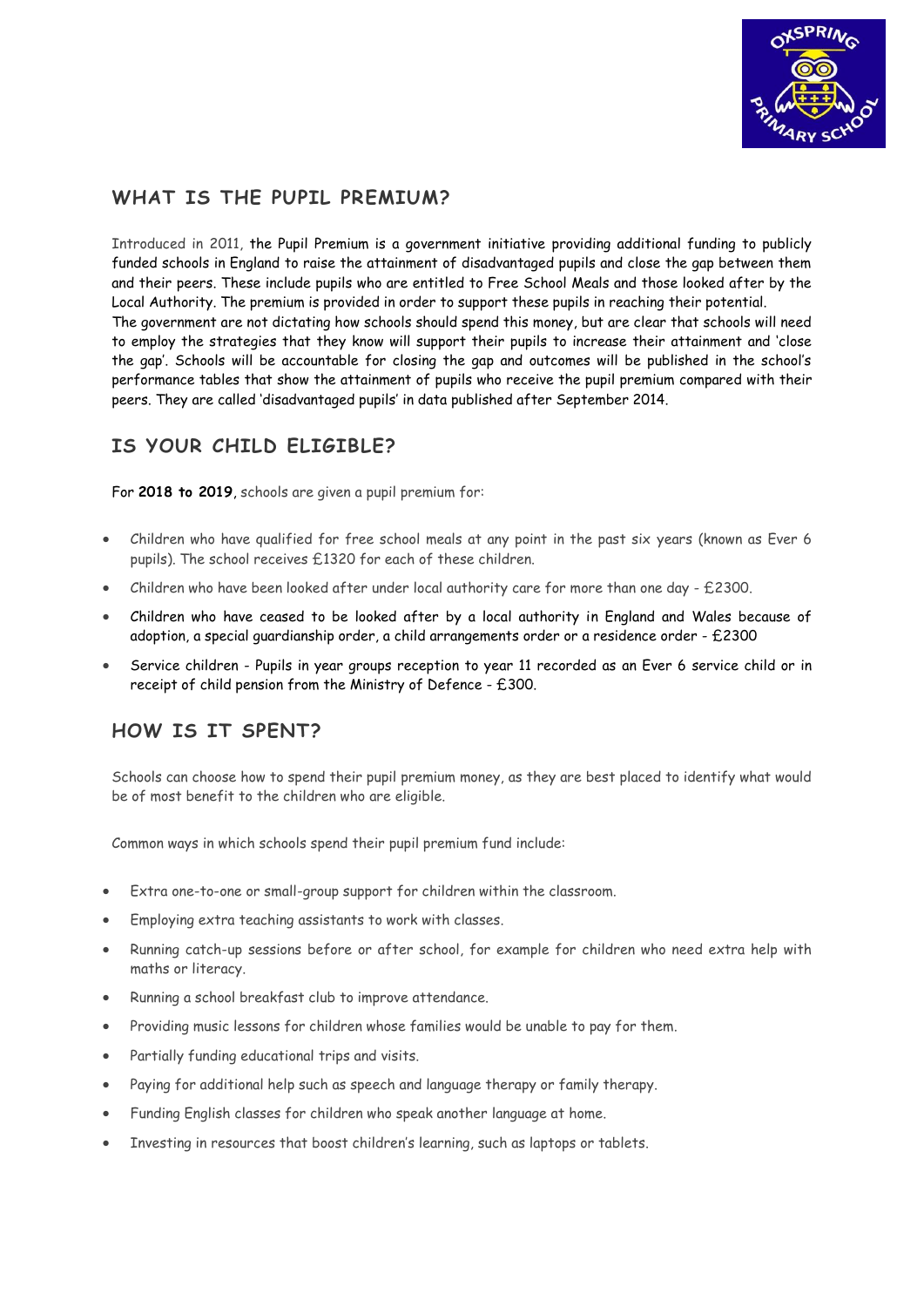However, some schools use their pupil premium in more creative ways. In the annual Pupil Premium Awards, recent winners spent their money on a bike for a child who was repeatedly late for school due to missing the bus, a nutritionist for a Year 5 child whose poor diet was causing behavioural and learning difficulties, and shoes and school uniform, including a PE kit, for a disadvantaged child in Year 3.

Often, all of the children in a class will reap some benefit from how the school spends its pupil premium: for example, if the money is used to fund an additional teaching assistant who works across the whole class, rather than providing one-to-one support. But research shows that the fund does help to narrow gaps between disadvantaged children and their peers, particularly in English and maths.

# **CAN YOU INFLUENCE HOW THE PUPIL PREMIUM IS USED?**

There is no obligation for your school to consult you about how they use the money they claim for your child, although some schools may involve parents. However, schools do have to show that they are using their pupil premium fund appropriately. This is measured through Ofsted inspections and annual performance tables showing the progress made by children who are eligible for pupil premium. In addition, they have to publish details online, including how much money they have been allocated, how they intend to spend it, how they spent their previous year's allocation and how it made a difference to the attainment of disadvantaged pupils.

Further details can be found at [https://www.gov.uk/government/publications/pupil-premium-conditions-of](https://www.gov.uk/government/publications/pupil-premium-conditions-of-grant-2018-to-2019/pupil-premium-2018-to-2019-conditions-of-grant)[grant-2018-to-2019/pupil-premium-2018-to-2019-conditions-of-grant](https://www.gov.uk/government/publications/pupil-premium-conditions-of-grant-2018-to-2019/pupil-premium-2018-to-2019-conditions-of-grant)

## **HOW TO CLAIM FOR FREE SCHOOL MEALS?**

Your child might be able to get free school meals if you get any of the following:

- Income Support
- Income-based Jobseeker's Allowance
- Income-related Employment and Support Allowance
- Support under Part VI of the Immigration and Asylum Act 1999
- The guaranteed element of Pension Credit
- Child Tax Credit (provided you're not also entitled to Working Tax Credit and have an annual gross income of no more than £16,190)
- Working Tax Credit run-on paid for 4 weeks after you stop qualifying for Working Tax Credit
- Universal Credit

Children who get paid these benefits directly, instead of through a parent or guardian, can also get free school meals.

Your child might also get free school meals if you get any of these benefits and your child is both:

- younger than the [compulsory age for starting school](https://www.gov.uk/school-attendance-absence/)
- in full-time education

### **Universal infant free school meals in England**

Since September 2014, all children in Reception and Years 1 and 2 qualify for [free school meals,](http://www.theschoolrun.com/free-school-meals-for-infant-children) regardless of their family income, but only the children who would have qualified for free meals under the above income-based criteria will receive the pupil premium funding.